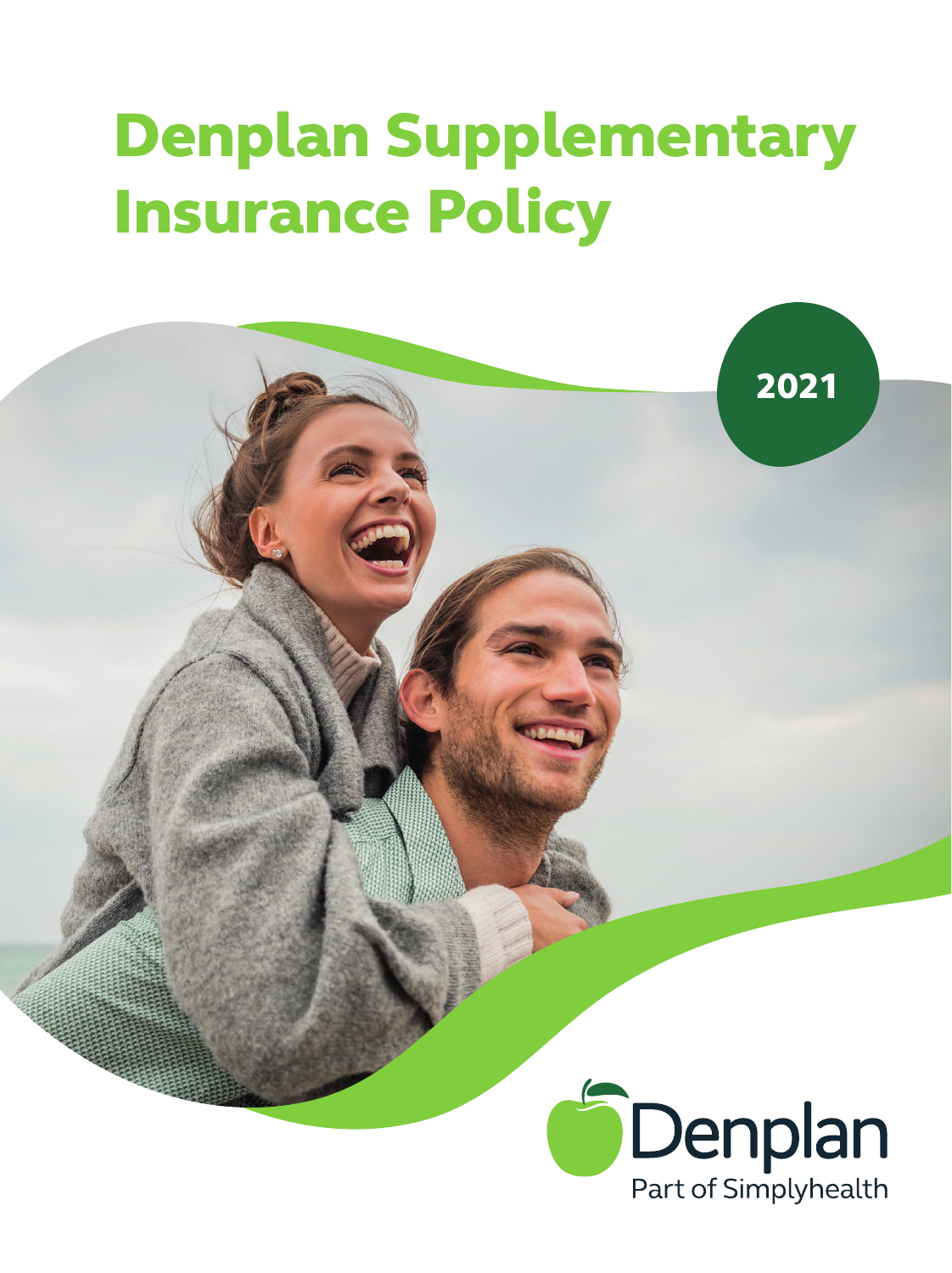## **Contents**

- 2 Terms and conditions
	- **1.** Definitions
- 3 **2.** Schedule of benefits
- 5 **3.** Eligibility
	- **4.** Exclusions
	- **5.** Claims General
- 6 **6.** Cancellation
	- **7.** General
- 7 How **we** use **your** data
- 8 The Financial Services Compensation Scheme (FSCS) How do I complain?
	- **8.** Denplan Implant Upgrade Cover

## What to do in a Dental Emergency:

If **you** are experiencing a dental emergency and are within 40 miles of **your** own **dental practice**, **you** should contact them to access their emergency cover in the first instance.

If **you** are more than 40 miles away from **your dental practice**, or unable to contact them, **we** have a 24-Hour Worldwide Dental Emergency Helpline which will help **you** locate a **dental practice** in the **UK**.

Denplan Limited does not have member **dental practices** overseas, therefore if **you** have an emergency while abroad **you** can see any **dentist** of **your** choice. If **you** require assistance in finding a **dental practice**, **we** recommend that **you** discuss **your** needs with **your** hotel concierge, tour operator representative or any family, friends or colleagues **you** know in the area.

# Useful Contacts:

Dental Emergency Helpline UK: 0800 844 999

## Online:

www.denplan.co.uk/contactus

Dental Emergency Helpline Overseas: +44 1962 844999

Insurance Queries Helpline: 0800 085 0960



For any patient queries regarding Denplan products, please call our Patient Support Team on 0800 401 402\* or visit www.denplan.co.uk/contactus

**\* Lines are open from 9:00am to 5:00pm Monday to Friday**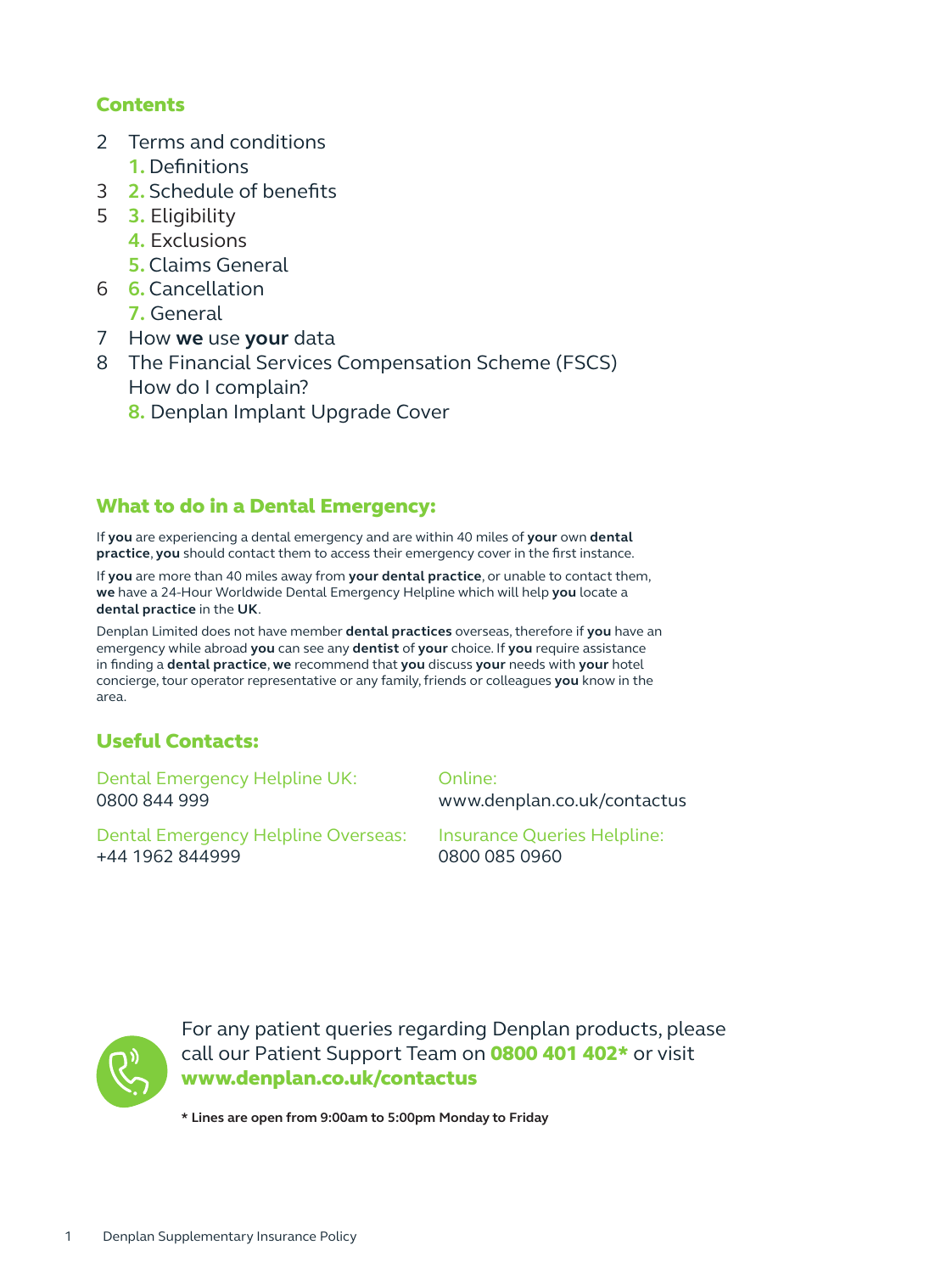# **Terms and conditions**

This Denplan Supplementary Insurance Policy meets the demands and needs of those who wish to ensure they have cover towards treatment costs arising from **dental injuries** and dental emergencies. **We** may ask **you** some questions to narrow down **your** product options, but **you** will then need to make **your** own choice about how to proceed.

This document should be read in conjunction with the payment schedule and any endorsement provided by **us** which together constitutes the full terms and conditions of this policy.

# **1. Definitions**

The words, which appear in this policy in bold, have specific meanings, which are explained below:

**claiming year** - 1st January to 31st December or the period of time between the **commencement date** and 31st December.

**commencement date** - the cover start date as shown in the welcome letter or other notices issued by **us**.

**contact sport** - rugby, lacrosse, hockey, boxing, wrestling, ice hockey or any sport where it is common practice to wear mouth protection.

**dental injury/injuries**- an injury to the teeth or supporting structures (including damage to dentures whilst being worn) which is directly caused suddenly and unexpectedly by means of a direct external impact to the mouth.

**dental practice** - is the place in which the patient holds their contract with and where the patient receives their regular clinical care

**dentist/s** - in the **United Kingdom**, a dental surgeon who is currently registered with the General Dental Council.

**domiciliary visit** - a visit made for the purpose of providing **emergency dental treatment** at a location other than the **dental practice** where **you** are currently registered.

**emergency dental treatment** - provided at the initial emergency appointment, urgently required for the relief of severe pain, inability to eat, arrest of haemorrhage, the control of acute infection or a condition which causes a severe threat to **your** general health.

**implant/s** - a titanium, root-shaped fixture designed to integrate with the bone, to replace the root of a tooth and support the replacement tooth or teeth.

**mouth cancer** - a malignant tumour, with its primary site being in the hard and/or soft palate, gland tissue (including accessory, salivary, lymph and other gland tissue) in the mucosal lining of the oral cavity but excluding the tonsils, which is characterised by the uncontrolled growth and spread of malignant cells and the invasion of tissue. This excludes non-invasive cancer in situ.

**permanent dental treatment** - definitive treatment that is clinically necessary to secure and maintain oral health.

**policyholder/s** - the person who has entered into this contract.

**practice team** - a group of dental professionals who together provide care for a patient.

**premium/s** - the money due to **us** with regard to the provision of this policy.

**temporary dental treatment** - such care and treatment that is immediately and necessarily required to stabilise the oral condition pending further definitive treatment.

**United Kingdom (UK)** - England, Wales, Scotland, Northern Ireland, Isle of Man and the Channel Islands.

**we**, **us**, **our** - Denplan Limited, registered number 1981238.

**you**, **your** - a person who has been accepted as eligible for cover

and is insured under this policy.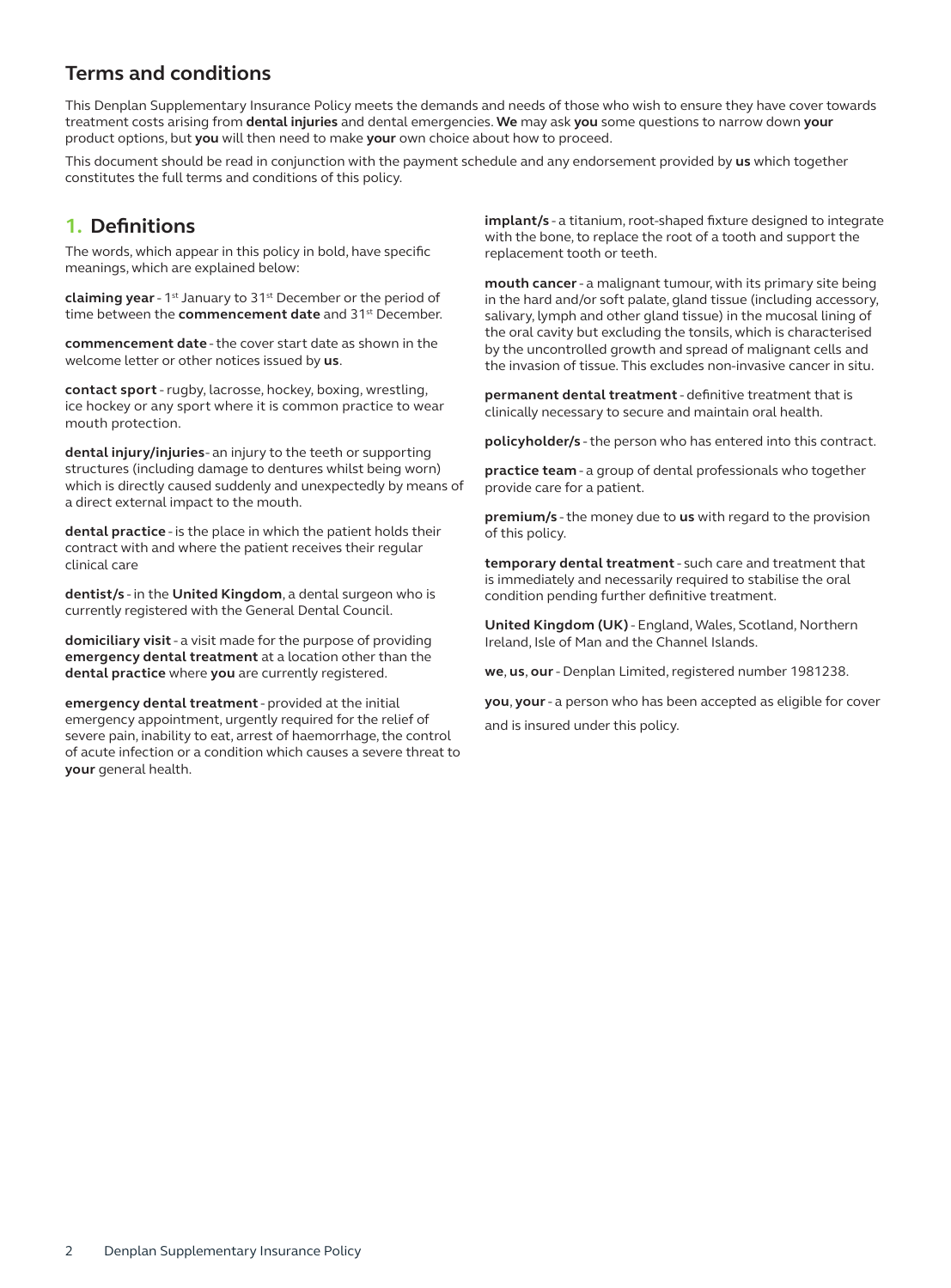# **2. Schedule of benefits**

**We** will pay the benefits shown below provided that **you** and the **policyholder** comply with the terms and conditions of this policy.

## **Benefit A Emergency dental treatment in the UK**

For the cost of **emergency dental treatment** within the **UK** when **you** are more than 40 miles away from **your dental practice**.

**We** will pay up to the following specified limits 1-16 shown below for **temporary dental treatment** up to £450 per incident subject to a maximum of £900 per **claiming year**. Any subsequent treatment required after the initial appointment is specifically excluded.

## **Benefit Limits**

**01** Emergency examination/diagnosis and report to include all necessary smoothing, stoning

|                 |                                                                                                                                                                                                                               | up to £48 per incident   |
|-----------------|-------------------------------------------------------------------------------------------------------------------------------------------------------------------------------------------------------------------------------|--------------------------|
| 02              |                                                                                                                                                                                                                               | up to £32 per incident   |
| 03              |                                                                                                                                                                                                                               | up to £86 per incident   |
|                 | 04a Root canal extirpation to include dressings and/or temporary fillings and necessary prescriptions                                                                                                                         | . up to £102 for 1 canal |
|                 | $\alpha$ As 4a – two canals                                                                                                                                                                                                   | up to £107 for 2 canals  |
|                 |                                                                                                                                                                                                                               | up to £143 for 3+ canals |
| 05              | Treatment of dental infection to include any necessary prescriptions [11] Treatment of dental infection to include any necessary prescriptions                                                                                | up to £38 per incident   |
|                 |                                                                                                                                                                                                                               | up to £44 for 1st tooth  |
|                 |                                                                                                                                                                                                                               | up to £25 add. tooth     |
|                 |                                                                                                                                                                                                                               | up to £102 per tooth     |
| 07              | Recement crown or inlay <i>manufacture contained a contained a contained a contained a contained</i>                                                                                                                          | up to £46 per item       |
| 08              |                                                                                                                                                                                                                               | up to £56 per bridge     |
| 09              |                                                                                                                                                                                                                               | up to £100 per crown     |
| 10a             | Construction and fitting of temporary bridge/denture [11] [11] Construction and fitting of temporary bridge/denture                                                                                                           | up to £180 per bridge    |
| 10 <sub>b</sub> | Provision of temporary post and core manufactured contained and core and core and core and core and core and core and core and core and core and core and core and core and core and core and core and core and core and core | up to £82 per tooth      |
| 11              | Arrest of abnormal haemorrhage including aftercare and associated suture removal manusculler                                                                                                                                  | up to £51 per incident   |
| 12              |                                                                                                                                                                                                                               | up to £31 per incident   |
| 13              | Repair/adjustment of orthodontic appliance manufactured and contained and representation of orthodontic appliance                                                                                                             | up to £60 per incident   |
| 14              | Adjustment to denture                                                                                                                                                                                                         | up to £34 per incident   |
| 15              | Repair of denture to include re-fixing of teeth and gums and repair of clasp                                                                                                                                                  | up to £53 per incident   |
| 16              |                                                                                                                                                                                                                               | up to £75 per incident   |

#### **Benefit B Worldwide dental injury**

For the costs of dental treatment received by **you** in connection with a **dental injury** which happens after the **commencement date**. **We** will pay up to the specified benefit limits 17-29 shown below for **permanent dental treatment** (including appropriate temporary coverage). If **your** own contracted **dental practice** will not be providing this **permanent dental treatment**, please confirm to **us** prior to the commencement of the treatment. Prior authorisation must be obtained from **us** if the treatment costs are likely to exceed  $f200$ 

Benefit will only be payable for treatments in connection with dental injuries that commence within a period of six months of the date of the original incident and/or notification of an intention to claim, and while this policy is in force. If this spans a **claiming year we** will treat the claim as a continuing claim and **we** will continue to cover **your** treatment after the current **claiming year** has ended. However, in no event will benefit be payable for treatment received more than 18 months after the date of the injury (six years for persons under 18 years).

**We** reserve the right to settle claims in accordance with the respective benefit limits only where, prior to the **dental injury** the teeth and supporting structures that are the subject of the claim were in a reasonable and stable oral condition, based on an assessment carried out by a dental practitioner appointed by **us**.

## **Benefit Limits**

| 17  | Examination and report to include all necessary smoothing, polishing and vitality testing                                                                                                                                     | up to £48 per incident  |
|-----|-------------------------------------------------------------------------------------------------------------------------------------------------------------------------------------------------------------------------------|-------------------------|
| 18  |                                                                                                                                                                                                                               | up to £36 per incident  |
|     |                                                                                                                                                                                                                               |                         |
| 19h | Dentine bonded crown manufactured and contact the control of the bonded crown manufactured and contact the bonded crown                                                                                                       | up to £478 per unit     |
|     | 20a Metal bonded porcelain crown material contracts and a series of the series of the series of the series of the series of the series of the series of the series of the series of the series of the series of the series of | up to £470 per unit     |
|     | 20b Post/core construction                                                                                                                                                                                                    | up to £108 per tooth    |
|     | 21a Metal bonded porcelain bridgework - retainer [11] Martin Mathematic Metal bonded porcelain bridgework - retainer                                                                                                          | up to £470 per retainer |
|     | 21b Metal bonded porcelain bridgework - pontic material content content and metal bonded porcelain bridgework - pontic                                                                                                        | up to £435 per pontic   |
| 22. | Full metal crown поставленно постоянно полной пользовании с поставление и полной пользовании с пользовании с п                                                                                                                | up to £450 per unit     |
|     |                                                                                                                                                                                                                               | up to £540 per unit     |
|     |                                                                                                                                                                                                                               | up to £540 per unit     |
|     |                                                                                                                                                                                                                               | up to £275 per retainer |
|     | 24b Laboratory constructed adhesive bridge - pontic manufactured construction construction and all the laboratory constructed adhesive bridge - pontic                                                                        | up to £300 per pontic   |
| 25  |                                                                                                                                                                                                                               |                         |
|     |                                                                                                                                                                                                                               |                         |
|     |                                                                                                                                                                                                                               | up to £318 per canine   |
|     |                                                                                                                                                                                                                               | up to £318 per premolar |
|     | 26d Root canal treatment - molar (includes filling of access cavity) [11] [26] Root canal treatment - molar (includes filling of access cavity)                                                                               | up to £390 per molar    |
|     |                                                                                                                                                                                                                               | up to £500 per denture  |
|     | 27b Permanent metal denture                                                                                                                                                                                                   | up to £775 per denture  |
|     | 27c Temporary denture following tooth loss (where required) matches contain the matches with the f305 per incident                                                                                                            |                         |
|     |                                                                                                                                                                                                                               |                         |
|     |                                                                                                                                                                                                                               |                         |
|     |                                                                                                                                                                                                                               |                         |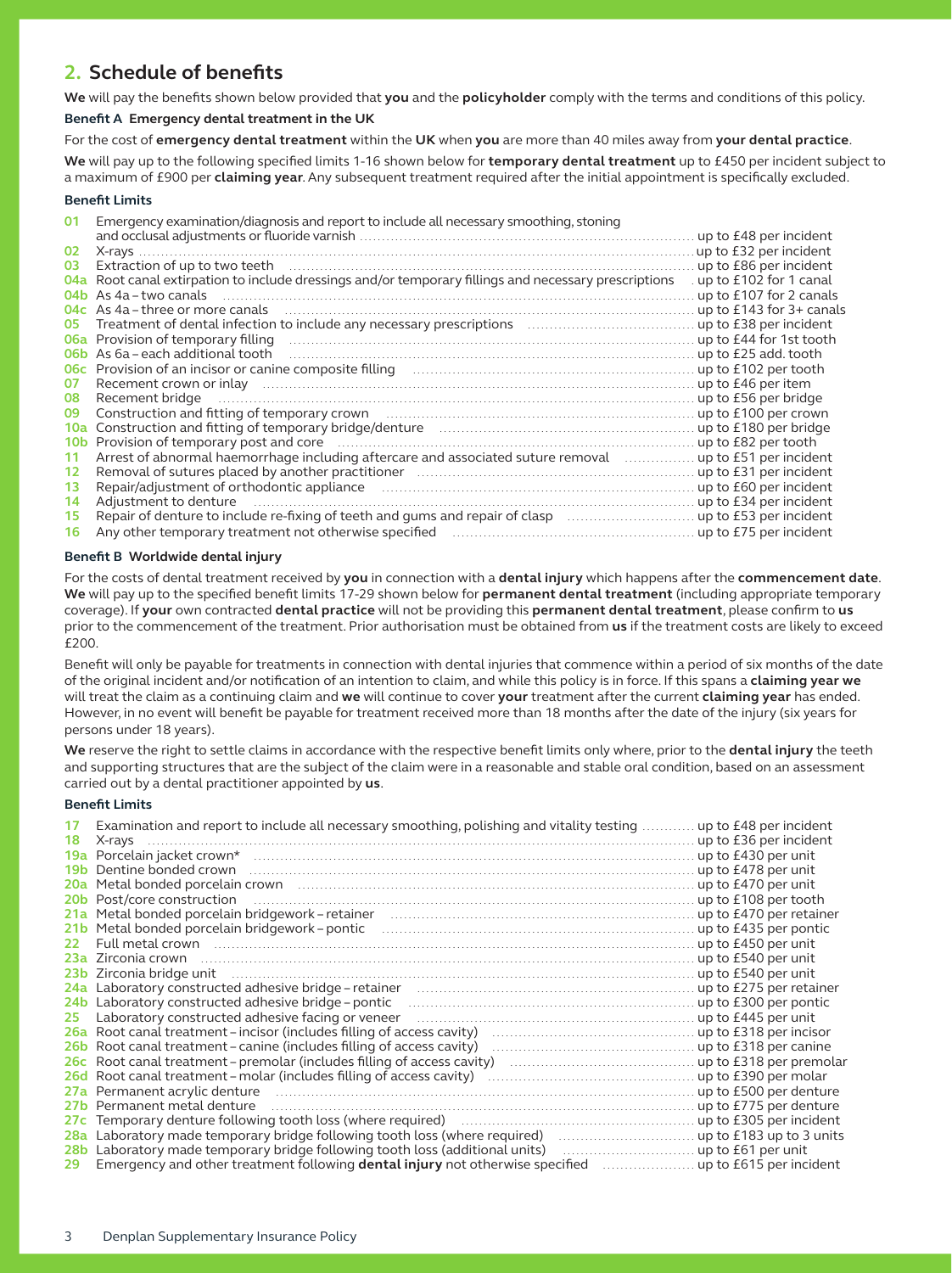\*If there are issues with the supply of materials for porcelain jacket crowns, please ask **your practice team** to contact **us** for advice on how to proceed. Where treatment involves replacing a crown, bridge, veneer or denture, benefit will be paid according to the cost of a replacement of similar type and quality. Benefits 19-25 include all construction and fitting procedures, together with appropriate temporary coverage.

If **you** do not have Denplan Implant Upgrade Cover and **implants** are clinically required **we** will pay towards the cost of **implants** up to the value of the equivalent bridgework within the specified benefit limits.

#### **Benefit C Consultation for dental emergency or dental injury**

The fees below will be payable when a **dentist** re-opens their practice to provide **emergency dental treatment** or for a **dental injury** in the **UK** within the following specified times.

Please note that **you** will be responsible for the first £20 of each and every call-out claim under this benefit, which is payable to the **dental practice** at the time of the emergency appointment e.g. the maximum that **we** will pay for an out of hours consultation on Christmas Day is £185.

## **Benefit Limits**

|                                                                                                                                                                                                                                           | up to £205 per incident   |
|-------------------------------------------------------------------------------------------------------------------------------------------------------------------------------------------------------------------------------------------|---------------------------|
|                                                                                                                                                                                                                                           | . up to £205 per incident |
| <b>30e</b> Boxing Day <b>contract the contract of the contract of the contract of the contract of the contract of the contract of the contract of the contract of the contract of the contract of the contract of the contract of the</b> | . up to £205 per incident |
|                                                                                                                                                                                                                                           | . up to £205 per incident |
|                                                                                                                                                                                                                                           | up to £205 per incident   |
| 30h Domiciliary visits up to two per claiming year, payable within a practice's normal working                                                                                                                                            |                           |
|                                                                                                                                                                                                                                           | up to £130 per incident   |
| 31a Telephone consultation (where no attendance follows):                                                                                                                                                                                 |                           |
| 6am – 8am and 6pm – 10pm weekdays, 6am – 10pm weekends and bank holidays [1] [1] $\mu$ = 0.000 [40] per incident                                                                                                                          |                           |
|                                                                                                                                                                                                                                           |                           |

#### **Benefit D Hospital cash benefit**

Hospital cash benefit for dental care and treatment.

If **you** are admitted overnight as an in-patient to a licensed medical or surgical hospital for dental treatment under the care of a consultant specialising in dental or maxillofacial surgery, the following will be paid per night, for up to a maximum of one year.

## **Benefit Limits**

**32** Cash Benefit. . up to £62 per night

#### **Benefit E Overseas temporary emergency dental treatment**

**We** do not have member **dental practices** overseas, and **you** may therefore see any **dentist** of **your** choice. If **you** require assistance in finding a **dentist**, **we** recommend that **you** discuss **your** needs with **your** hotel concierge, tour operator representative or any family, friends or colleagues that **you** know in the area.

If, while overseas, **you** require **emergency dental treatment we** will pay up to the limits specified below for **temporary dental treatment** or for **permanent dental treatment** that has been pre-authorised by **us**.

#### **Benefit Limits**

| 33a Overseas emergency temporary dental treatment (including prescription charges) and pre-authorised |  |  |
|-------------------------------------------------------------------------------------------------------|--|--|
|                                                                                                       |  |  |
|                                                                                                       |  |  |

In the absence of a receipt for telephone calls to the 24 hour Worldwide Dental Emergency Helpline, **we** will pay up to £10 per call.

#### **Benefit F Mouth cancer cover**

This benefit covers **you** for:

- Treatment charges up to £12,000 for treatment of **mouth cancer**
- Up to 14 days hospital cash benefit

#### **Conditions:**

- The benefits will be paid only for treatment received within 18 calendar months of the date of diagnosis on a live policy
- Benefits will be paid for one course of treatment only, in connection with a specific occurrence of **mouth cancer**. No further benefits are payable in the event of a reoccurrence of this same cancer, either at the same site or at a different location
- Benefits will be paid only for treatment given by a consultant who is recognised as a specialist in cancer treatment by the NHS or the States of Guernsey and Jersey, or treatment provided by another medical practitioner under referral from a consultant
- The hospital cash benefit will only be paid for overnight stays directly relating to the initial occurrence of **mouth cancer**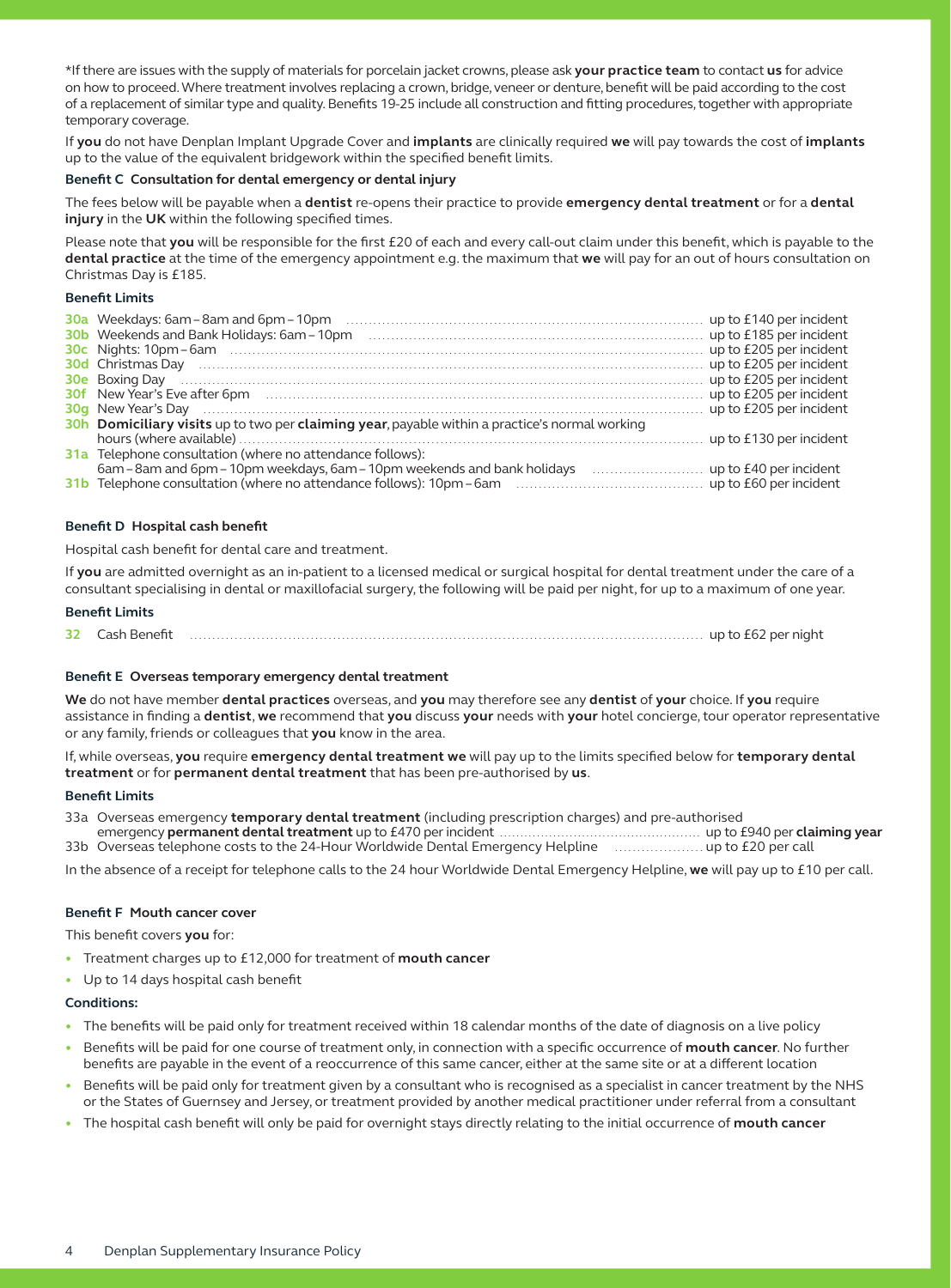# **3. Eligibility**

**You** can only be covered under the terms and conditions of this policy from the **commencement date** if **you** and the **policyholder** are a **UK** resident. **You** must also have an existing Denplan Care, Denplan Essentials, Denplan for Children or Denplan Membership Contract.

## **4. Exclusions**

This policy does not provide cover for:

#### **Benefit A Emergency dental treatment in the UK**

- **i. Emergency dental treatment** in the **UK** carried out by **your** own **practice team**, a **dentist** acting on behalf of **your dental practice** or a **dental practice** within 40 miles of **your dental practice**.
- **ii. Permanent dental treatment** unless pre-authorised by **us**.

#### **Benefit B Worldwide dental injury**

- **i.** Injury caused by the consumption of food (including foreign bodies contained within the food).
- **ii.** Treatment following **dental injury** more than 18 months after the date of the injury to which the treatment relates (six years for persons under 18 years).
- **iii.** Damage caused by tooth brushing or other oral hygiene procedures.
- **iv. Implants** and all costs associated with the preparation and fitting of such a device unless registered for Denplan Implant Upgrade Cover as shown in the payment schedule.
- **v. Dental injury** caused whilst participating in any form of **contact sport** (including training) unless appropriate mouth protection is worn e.g. a sports mouth guard.
- **vi.** Loss of, or damage to dentures, other than whilst being worn.

**vii.** Normal wear and tear.

#### **Benefit E Overseas temporary emergency dental treatment**

**i. Permanent dental treatment** unless pre-authorised by **us**.

#### **Benefit F Mouth cancer cover**

- **i. Mouth cancer** diagnosed before or within 90 days of **your commencement date** or for which tests or consultation began within those 90 days, even if the diagnosis is not made until later.
- **ii.** Charges for consultations or tests for non-invasive tumours under the **mouth cancer** cover benefit.
- **iii. Mouth cancer** resulting from the chewing of tobacco products or betel nut, or from prolonged alcohol abuse.
- **iv. Mouth cancer** which is found in the tonsils.

#### **General**

- **i.** Any dental treatment which was prescribed, planned, diagnosed as necessary or is currently taking place at the **commencement date**.
- **ii.** Cosmetic treatment, or any dental treatment not clinically necessary for the establishment or maintenance of oral health.
- **iii.** Reimbursement for travelling expenses or telephone calls (unless to the 24-Hour Worldwide Dental Emergency Helpline from overseas).
- **iv.** Specialist treatment, meaning any form of dental care or treatment beyond the scope of the average competent dental practitioner, unless as a result of a **dental injury**.
- **v.** Treatment, care or repair to teeth, gums, mouth or tongue in connection with 'mouth jewellery'.
- **vi.** Self-inflicted injury.
- **vii.** Mouth guards, gum shields or any dental appliances unless in conjunction with a **dental injury**.
- **viii.** Teeth and supporting structures that were not in a reasonable and stable oral condition prior to the **dental injury**.
- **ix.** Missed appointment fees.
- **x. Dental injury** resulting from a hospital surgical procedure with or without the administration of general anaesthetic.

## **5. Claims general**

When determining claims **we** act on behalf of the underwriter, Simplyhealth Access. **We** have the delegated authority to do so, and in this instance are not acting as **your** intermediary, but as the agent of Simplyhealth Access.

**i.** (a) Claims will only be accepted if received by **us** on an official Denplan insurance claim form signed by **you**  and the **practice team**. Incomplete claim forms will be returned and may cause a delay in **your** claim being assessed. Claim forms must be completed at **your** own expense and should be received by **us** within 60 days of the completion of **your** dental treatment, if reasonably possible.

(b) **Your** claim must be supported by proof of treatment, detailing the dates and costs of each individual treatment. The proof must be on a receipt or an official document issued by the treating dental surgery. Where a receipt or an official document is unobtainable the treating dental surgery must sign and stamp the completed claim form.

(c) Please note that it may be necessary to provide relevant x-rays and/or **your** dental records in support of a **dental injury** claim.

(d) **We** may require **you** to be examined by a **dentist** or other medical specialist (at **our** expense) in relation to **your** claim. In choosing a relevant **dentist** or specialist **we** will take into account **your** personal circumstances. **You** must co-operate with any **dentist** or specialist chosen by **us** or **we** may not pay **your** claim.

No benefit will be payable if **we** have not received proof of all facts relevant to **your** claim. This shall include but not be limited to:

**ii.** (a) proof of **your** eligibility for cover on the date of treatment;

(b) proof of the dental treatment, this may be by way of a medical report (at **your** own expense);

(c) claims under the worldwide **dental injury** benefit, details pertaining to the circumstances of the injury **you**  have experienced.

- **iii.** In the event that **you** claim compensation against a third party, **we** reserve the right to recover any treatment costs for which **you** have received a compensation payment.
- **iv.** If the treatment is received overseas then **we** will pay benefits in pounds sterling. This means **we** will need to convert the expenditure into sterling using FX Converter at www.oanda.com. The exchange rate will be calculated at the rate in force on the date of the receipt.
- **v. We** reserve the right to disclose claim information to **your** registered **dental practice**.
- **vi.** Claims settlement will be made payable to the named payee as indicated on the completed claim form.
- **vii. You** must tell **us** if **you** are able to claim any of the costs from another insurance policy or other third party. If another insurance policy is involved **we** will only pay **our** proper share.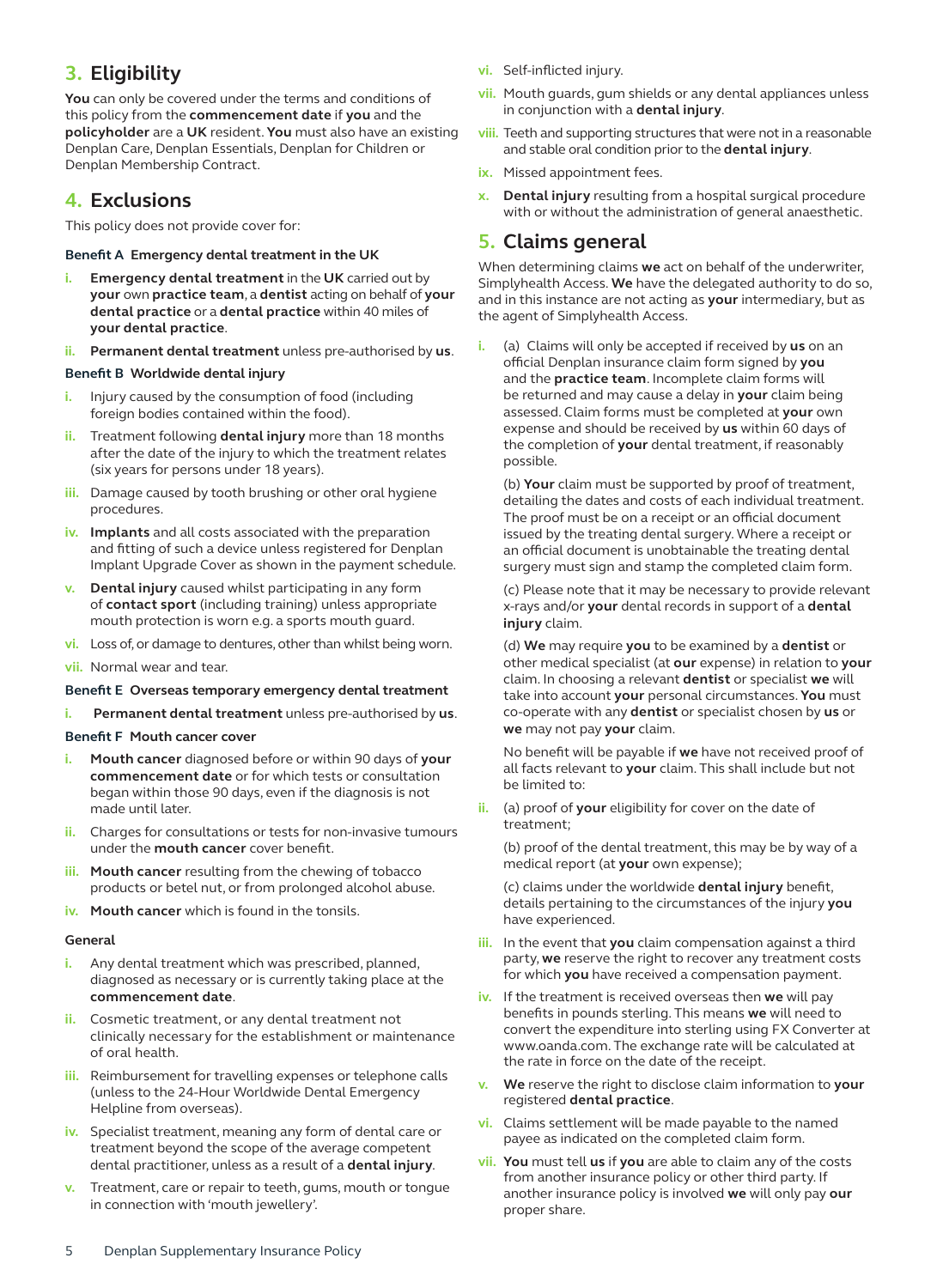- **viii.** Any benefits **we** pay for dental treatment to which **you**  are not strictly entitled under the terms of this policy shall count towards **your** annual maximum benefits available under the policy, but **we** shall not, by making any such payment, be liable to pay any future benefits in respect of such dental treatment.
- **ix.** If **we** pay a claim which is more than **you** are entitled to under the policy, **we** can recover the overpayment. **We** will ask **you** to repay the overpayment or deduct that amount from any other claim that **you** make.

# **6. Cancellation**

The **policyholder** can cancel their Denplan Supplementary Insurance policy by informing **us** directly by telephone, letter, fax or email. Cancellation of this policy will also cancel **your**  Denplan Implant Upgrade Cover, where applicable.

Please note, if **you** do cancel this policy, your Denplan contract with **your dental practice** will remain unaffected. However, if **you** cancel **your** Denplan contract with **your dental practice**, **your** Denplan Supplementary Insurance policy and Denplan Implant Upgrade Cover will also be cancelled.

## **Cooling off period**

The **policyholder** can cancel the policy for any reason during the 14 day 'cooling off' period. This period begins on the contract start date, or the day the **policyholder** receives the policy terms and conditions if this is later.

## **Ending the contract**

After the cooling off period, the **policyholder** can cancel the contract by giving **us** a minimum of 21 days' notice by telephone, letter, fax or email. If, during the notice period, the next month's payment becomes due **we** will collect it and **your** cover will continue until the end of the month which the final payment covers.

## **Denplan Cancellation**

**We** exercise **our** right to cancel the policy at any time (backdated where appropriate) if:

- **we** have reason to suspect that **you** submitted a fraudulent claim
- **you** materially breach the terms and conditions of this policy
- if **you** are abusive to **our** staff

To protect **our** staff, **we** ask that **you** treat **us** in the way **you** wish to be treated. If **you** are abusive during **our** contact with **you**, **we** will terminate the contact. If **you** continue to be abusive, **we** reserve the right to cancel all policies **you** hold with **us**.

If **you** fail to pay the fees as detailed in the plan contract, **we** will inform **you** accordingly and attempt to collect the missed payment in the following month. Insurance cover will be suspended from the date of non-payment which means that no insurance claims will be paid until **you** have paid all fees that are due and owing.

If **you** fail to make two successive payments, **we** will be entitled to terminate **your** contract by giving **you** notice, in which case **your** insurance will be treated as having been cancelled from the date that the first payment became overdue and no claims will be paid in respect of any period for which fees are unpaid.

## **7. General**

- **i.** This contract between the **policyholder** and **us** is made up of these terms and conditions, the payment schedule and any endorsement provided by **us**.
- **ii.** Non payment of **your premium** will result in **us** suspending **your** benefits, and taking all necessary action to recover monies outstanding.
- **iii.** The **policyholder** and **we** are free to choose the law that applies to this policy. In the absence of an agreement to the contrary, the law of England and Wales will apply.
- **iv.** The policy is written in English and all other information and communications to the **policyholder** relating to the policy will also be in English.
- **v.** If the **premium** is paid directly to **us**, **we** will write to the **policyholder** giving them at least 30 days notice, prior to the end of any **claiming year** to let them know what changes **we** need to make to the terms of the policy, which may include changes to the monthly **premium**. If **we** do not hear from the **policyholder** in response, then **we** may at **our** option assume that the **policyholder** wishes to continue the policy on those new terms. Where the **premium** is paid by Direct Debit or other payment methods, **we** may continue to collect **premiums** by such method. Please note that if **we** do not receive the **premium**, this may affect **your** cover.
- **vi.** If **you** (or anyone acting on **your** behalf) make a claim under **your** policy or obtain cover knowing it to be false or fraudulent, **we** can refuse to pay **your** claim and may declare the policy void, as if it never existed. If **we** have already paid **your** claim **we** can recover those sums from **you.** Where **we** have paid a claim later found to be fraudulent (whether in whole, or in part), **we** will be able to recover those sums from **you** and/or take the appropriate legal action against **you.**
- **vii.** The monthly **premium** will normally be altered on 1st January in any **claiming year**.
- **viii. We** will accept payment by monthly Direct Debit or annually by cheque, debit/credit card or Direct Debit. Payments will be collected on or around the first working day of the month as specified in the payment schedule within the welcome pack. Following a variation in discount available, the Direct Debit will be changed at the next available collection date. Where notice is given of an increase in the monthly **premium**, the Direct Debit will be changed at the end of the notice period, unless in the meantime the **policyholder** ends the contract.
- **ix.** All **policyholders** must provide an up-to-date mailing address.
- **x. We** and other service providers will not provide cover or pay claims under this policy if doing so would expose **us** or the service provider to a breach of international economic sanctions, laws or regulations, including but not limited to those provided for by the European Union, **United Kingdom**, United States of America or under a United Nations resolution. If a potential breach is discovered, where possible **we** will advise **you** in writing as soon as **we** can.
- **xi.** The cost of the insurance is 60p which includes Insurance Premium Tax charged at the current rate (excluding residents of the Channel Islands and the Isle of Man)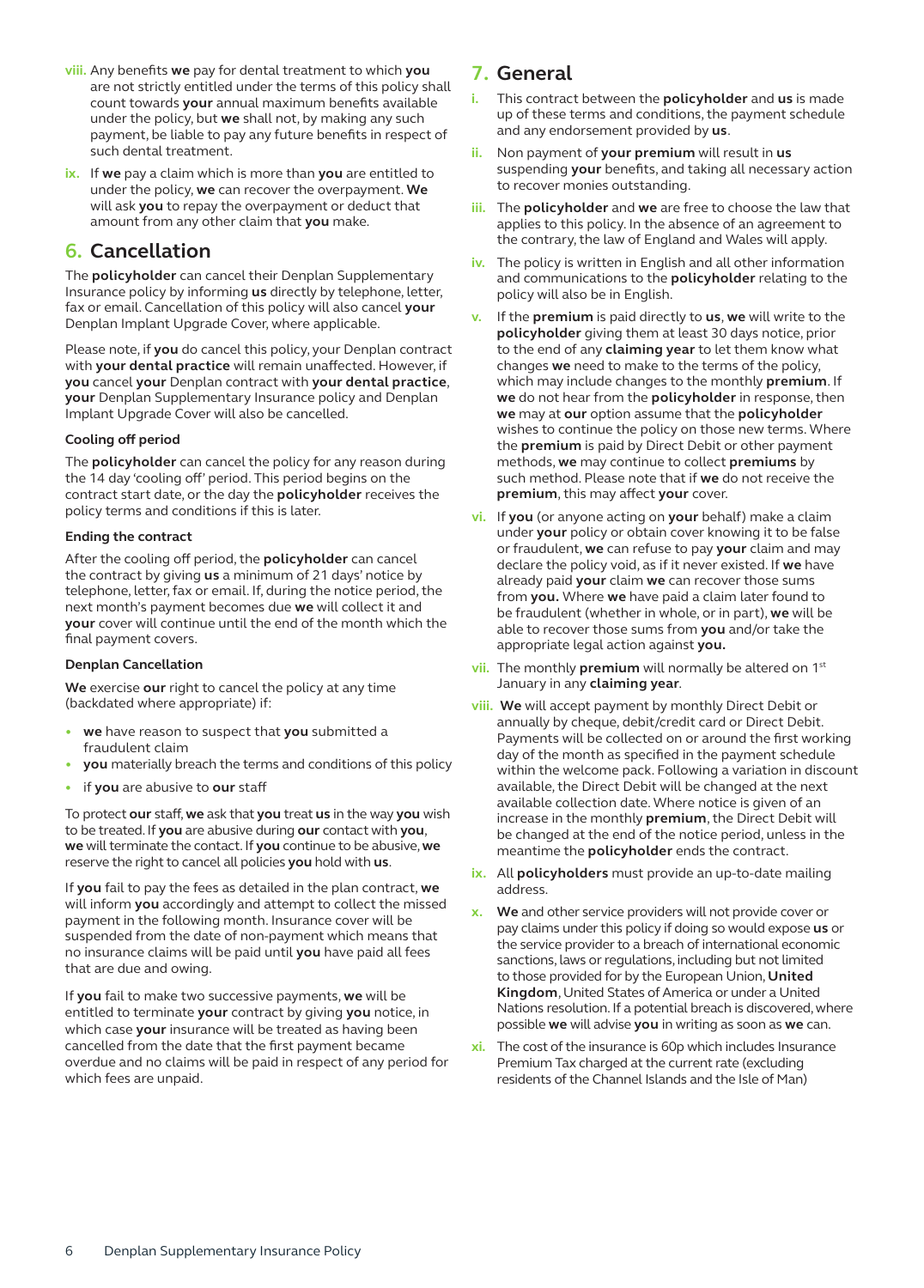## **How we use your data**

Why do **you** need my personal data and what do **you** use it for?

**We** need and use **your** data to:

- service the policy/contract that **you** have
- identify, analyse and calculate insurance risks
- improve **our** services to **our** customers
- comply with legal obligations which **we** are subject to
- protect **our** interests
- detect and prevent fraud

Sometimes **we** may use automation and profiling to evaluate information about **you**, which may include to determine whether an application for a product is accepted by **us**, to identify and investigate fraudulent activity, to understand claiming behaviour and patterns, or to tailor **our** pricing, products and services to provide **you** with a more efficient, consistent and fair customer experience. If **you** want to know more please contact **us**.

If **you** have a policy, **we** need to know, for example, **your** name, address, date of birth. **We** may also take **your** phone number and email address. In order to take payments and to pay claims, **we** will need **your** bank account details.

**We** may record and monitor both inbound and outbound calls for training and monitoring.

## **Who holds my personal data?**

Simplyhealth Access. If you have any questions about the personal data that we hold and how we use it you can contact our Data Protection Officer at the address given below or by emailing thedataprotectionofficer@simplyhealth.co.uk

The Data Protection Officer, Simplyhealth Access, Hambleden House, Waterloo Court, Andover, Hampshire SP10 1LQ.

#### **How do you protect my personal data?**

By law **we** must have measures in place to protect data. As a result **we** have strict rules to protect the storage and use of all data. These rules apply to anyone who uses the data, even if they are not part of the Simplyhealth Group (**we** make sure that **our** contracts include clauses to protect data). **We** may send **your** personal data outside the European Economic Area. If **we** do this, **we** put contracts in place to ensure that the data will be kept confidential. **Our** processes also include protection for **our** buildings and IT systems. To check that these measures work **we** run independent audits on a regular basis.

#### **Who can see my personal data?**

**We** can share **your** personal data:

- with persons who provide a service to **us** or act as **our** agents
- with anyone to whom **we** may transfer rights and duties under this policy
- with persons who may record, use and give data to other insurers (such as agencies whose role is to prevent fraud)
- with persons appointed by **you** or who provide a service to **you** in relation to this policy, for example insurance intermediary or **your** healthcare providers (such as **your dental practice**, specialist or a hospital)
- where **we** have a duty to provide that data (such as to regulatory bodies), or if the law allows **us** to do so, or if the person who asks for the data has a lawful interest in seeing the data.

In these situations, **we** may send **your** personal data outside the European Economic Area.

## **How long do you keep my personal data for?**

**We** keep **your** personal data for seven years after the policy has been cancelled.

#### **What rights do I have around the use of my personal data?**

**You** have the right to see **your** personal data that **we** hold. **You** also have the right to ask **us** to amend data that is incorrect. **You** can ask **us** to delete data, or not use it in certain ways. **You** have the right to move, copy or transfer **your** personal data. **We** will agree to any reasonable request unless it means that **we** cannot service **your** policy. **You** will need to contact the Data Protection Officer to do this.

#### **If I have given you my consent to use my personal data for a reason, can I change my mind?**

Yes. **You** can change **your** mind at any time. But if this means that **we** cannot service the policy, **we** may have to cancel it.

#### **If I am not happy with the way you use my data, who can I talk to?**

**You** can contact **our** Data Protection Officer, or the Information Commissioner's Office (ICO). **You** can call the ICO on 0303 123 1113 or 01625 545 745, or email the ICO at casework@ico.org.uk

Simplyhealth Access is registered as the Data Controller with the ICO, number Z9564932.

Please ensure that **you** show the following information to others covered under **your** policy, or make them aware of its contents.

When **you** give **us** information about family members, **we** will take this as confirmation that **you** have their consent to do so. As the **policyholder** is acting on behalf of any family member covered by this policy, **we** will send all correspondence about the policy to the **policyholder** unless advised to do otherwise.

Any correspondence which contains clinical information will only be sent to the patient, or in the case of a child under 16, to the signatory on the claim form.

## **What regulatory protection do I have?**

Denplan Limited is an appointed representative of Simplyhealth Access, which is authorised by the Prudential Regulation Authority and regulated by the Financial Conduct Authority (FCA) and the Prudential Regulation Authority (PRA). Denplan Limited and Simplyhealth Access are both members of the Simplyhealth group of companies. Denplan Limited's Financial Services number is 195821.

Financial services in the **UK** are regulated by both the PRA and FCA. Both regulators are committed to securing the appropriate degree of protection for consumers and promoting public understanding of the financial system. The PRA and FCA have set out rules which regulate the sale and administration of general insurance which Simplyhealth Access and Denplan Limited must follow when dealing with **you.** Simplyhealth Access' Financial Services Register number is 202183. **You** can check this on the Financial Services Register by visiting the Financial Conduct Authority's website https://register.fca.org.uk/ or by contacting the Financial Conduct Authority on 0800 111 6768.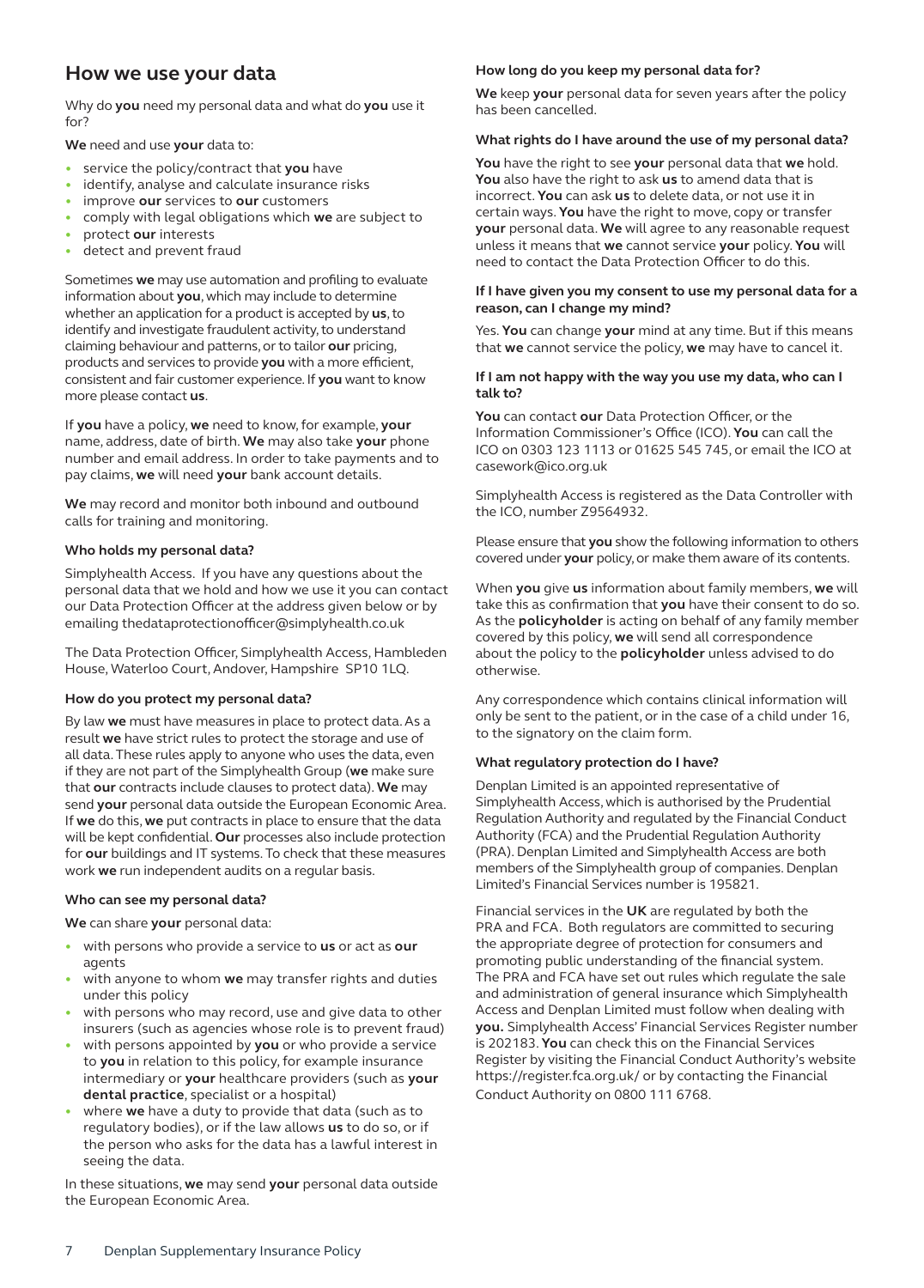# **The Financial Services Compensation Scheme (FSCS)**

In the unlikely event that Simplyhealth Access becomes insolvent and is unable to pay the benefits under **your** scheme, **you** may be entitled to claim compensation from the Financial Services Compensation Scheme (FSCS). **You** will need to meet specific FSCS criteria depending on **your** particular circumstances. Further information about the operation of the scheme is available on the FSCS website: www.fscs.org.uk To find out whether **you** would be eligible to claim under the scheme **you** should contact the FSCS (0800 678 1100).

# **How do I complain?**

It is always **our** intention to provide a first class standard of service. However, should **you** wish to raise any concern, complaint or recommendation **you** can do so in the following way:

In the first instance, **you** should contact Customer Services on 0800 401 402, or visit www.denplan.co.uk/contactus or write to: The Insurance Manager, Denplan Limited, Simplyhealth House, Victoria Road, Winchester, SO23 7RG.

Please quote **your** personal policy or claim number. **We** will investigate any complaint and issue a final response.

If **you** are not satisfied with **our** response, or **we** have not replied within eight weeks, **you** can refer **your** complaint to The Financial Ombudsman Service, via:

Financial Ombudsman Service, Exchange Tower, London, E14 9SR **Email:** complaint.info@financial-ombudsman.org.uk **Telephone:** 0800 023 4567 **Website:** www.financial-ombudsman.org.uk

The Financial Ombudsman Service will only consider **your** complaint if **you** have given **us** the opportunity to resolve the matter first.

This procedure will not prejudice **your** right to take legal proceedings. However, please note that there are some instances when the Financial Ombudsman Service cannot consider complaints.

If **you** bought the policy online and **you** wish to make a complaint, **you** can use http://ec.europa.eu/odr which is the European Commission's Online Dispute Resolution (ODR) platform. The ODR platform will not resolve **your** complaint, but provides an alternative way to access the Financial Ombudsman Service.

# **8. Denplan Implant Upgrade Cover**

This section is only applicable to **you** if the **policyholder** has registered for Denplan Implant Upgrade Cover to be added to this Denplan Supplementary Insurance policy.

The terms and conditions in this section show **your** benefit for dental **implant** treatment costs necessary as a direct result of a **dental injury**.

This is an upgrade product providing extra **dental injury** benefit, additional to **your** existing Denplan Supplementary Insurance.

This section provides the additional terms and conditions of Denplan Implant Upgrade Cover.

Should there be any discrepancy between the contents of this section and the other sections within the Denplan Supplementary Insurance Policy document, the following replaces it.

#### **i.** Schedule of Benefits

In addition to the benefits shown in Section 2 'Schedule of Benefits' the following applies:

These Benefit B benefits are in addition to those Benefit B benefits shown in Section 2

#### **Benefit B Worldwide dental injury Limits of Cover**

If **you** sustain a **dental injury**, benefit will be paid for the actual cost of treatment described below up to the limits specified.

Before submitting **your** claim in connection with Benefit B, please note the following conditions:

Should **implants** be clinically required, following a **dental injury**, **we** will pay for an **implant** fixture to replace an existing tooth root or existing **implant** up to the specified limits.

**34.** Provision of an **implant** (including temporary coverage) up to £2,100 per fixture. Maximum of £20,000 per incident.

**35. Implant** complementary procedures (Bone augmentation, CT Scan) up to £600 per incident.

## **ii.** Exclusions

In addition to the exclusions shown in Section 4 'Exclusions' the policy does not provide cover for:

- **a. implant** placement where the **dental injury** occurred within 28 days of the **commencement date** of the Denplan Implant Upgrade Cover.
- **b.** placement of an **implant** into a pre-existing edentulous space or where a **dentist**/specialist dentist deems it not clinically appropriate, or replacement following the failure of an **implant** to integrate.
- **c.** any **implant** treatment which was prescribed, planned or is currently taking place at the **commencement date** of the Denplan Implant Upgrade Cover.
- **d.** teeth and supporting structures that were not in a reasonable and stable condition prior to the **dental injury**.

## **iii.** General

Of the total monthly payment for each person insured, the cost of this Denplan Implant Upgrade Cover provided by Simplyhealth Access is £2.25 which includes Insurance Premium Tax at the current rate (excluding residents of the Channel Islands and Isle of Man).